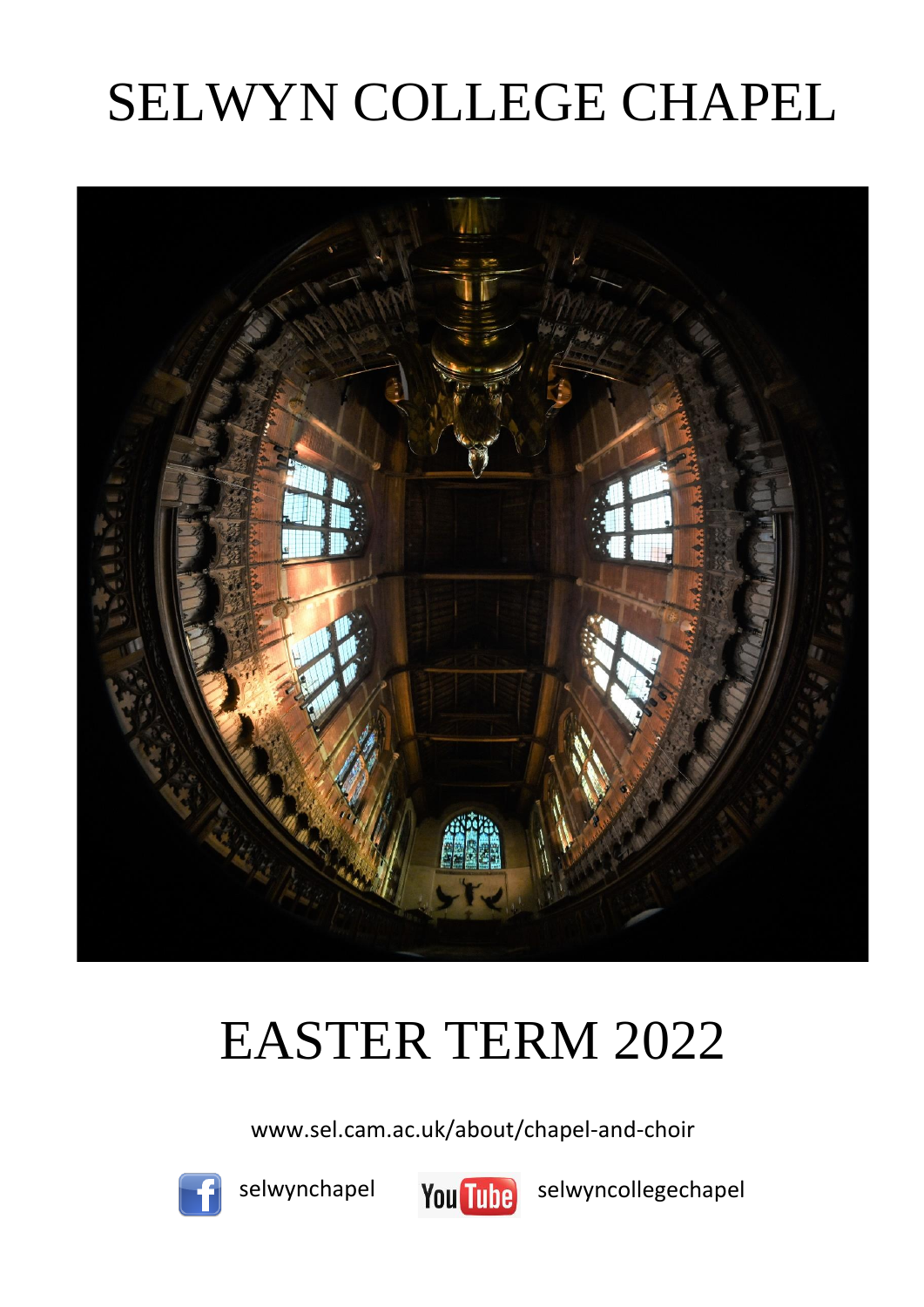## **THE CHAPEL**

The Chapel provides a sacred space at the heart of the College for all members of **Selwyn College** and **Newnham College** to use as a place of prayer and reflection. The Chapel is open to all from early in the morning until late at night, and unless a service is taking place, silence is kept between 12:00 noon and 1:00pm each day during Full Term. In addition to Sunday services, daily prayers are offered each morning and at other times as detailed on the next page. Requests for prayer can be written on the intercessions board in the ante-chapel.

**The Dean of Chapel & Chaplain**, Hugh Shilson-Thomas, is a priest in the Church of England. He is available to all members of College in confidence to lend a listening ear, provide support or engage with those exploring questions of faith. He can put members of Christian denominations and the world faiths in touch with their own faith communities. He is also part-time Chaplain at Newnham College.

The **Gosden and Frost Scholars** and **Ordinands on Attachment** are students training for ordained ministry in the Church of England. They undertake duties in and around the Chapel. Others, detailed below, are among those who support the ministry of the Chapel in a variety of ways.

## **PEOPLE IN CHAPEL**

**Dean of Chapel & Chaplain** Canon Hugh Shilson-Thomas D7, Tel. (3)35875 hds21@cam.ac.uk

**Chapel Administrator** *Current vacancy* D7, Tel. (7)46950 chapel-administrator @sel.cam.ac.uk

**Gosden Scholar** Peter Leith (pbh26)

**Frost Scholar** Christie Gilfeather (cjb278)

#### **Ordinands on attachment**

Brandon Fletcher-James (brandonf.j@hotmail.co.uk) Hannah Moore (hmgm3) Clare Owen (ceo30)

**Director of Music**  Sarah MacDonald D12b, Tel. (3)35877 seam100@cam.ac.uk

**Choir Administrator** Caille Sugarman-Banaszak D12b. Tel (3)35877 cps29@cam.ac.uk

**Organ Scholar** Adam Field ARCO (acf65)

**Chapel Cameras** Emily Williams (eaw71) Eleanor Guo (yg355)

**Sacristans** Louisa Denby (lrd23) Francesca Firth (fcnf2) Elaine Freer (ef269)

**Chapel Wardens** Finn Callow (fpc24) Sherwood Cheung (cwsc2) Boris Fonarkov(bf321) Elisabeth Jones (edj22) Sarah Leiter (sarah@leiter.at) Megan Sermon (ms2750) Thorsten Wahl (tw344)

### **FAITH SOCIETIES' COLLEGE REPRESENTATIVES**

*For information about faith societies in the university not listed here, ask the Dean of Chapel & Chaplain or follow the link on the 'students' page here: https://www.greatstmarys.org/university*

**Jewish Society (JSoc)** <https://www.cujs.org/>

**Catholic Chaplaincy** Devika Shah (ds983) - Selwyn (Fisher House) Sarah Pedley (sep71) - Newnham **Selwyn Christian Union** Dominic Dale (djd63) and Cian Williams (cdw45) **Newnham Christian Union** Marina Mitchell (mam261) and Kyla Wong (hww30) **Islamic Society (ISoc)** https://isoc.co.uk/about-isoc/college-reps/

> \_\_\_\_\_\_\_\_\_\_\_\_\_\_\_\_\_\_\_\_\_\_\_\_\_\_\_\_\_\_\_\_\_\_\_\_\_\_\_\_\_\_\_\_\_\_\_\_\_\_\_\_\_ *Cover Image: Selwyn Chapel (photo: Jeff Overs)*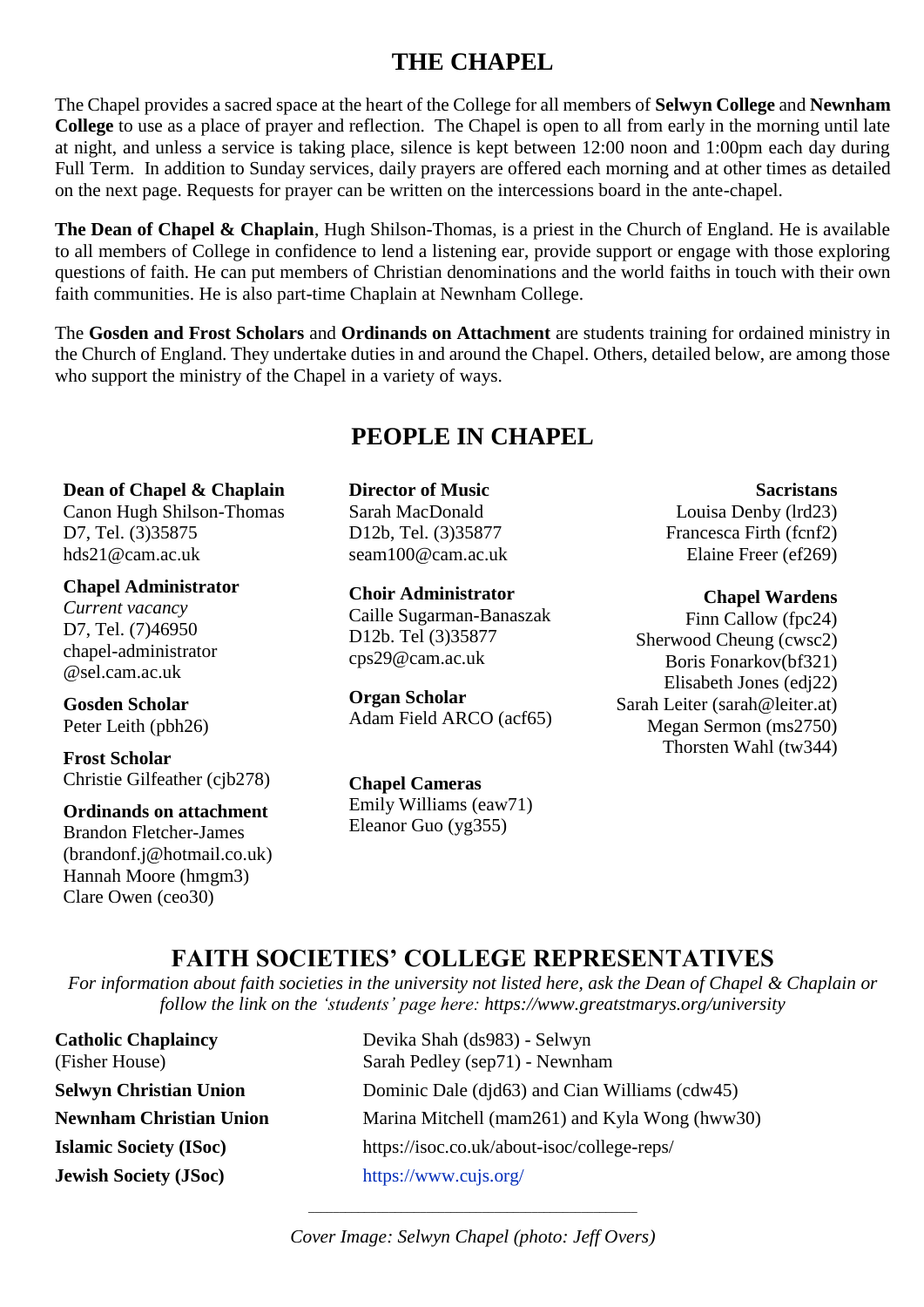As we come out of the pandemic all events and arrangements in Selwyn Chapel are subject to change. We are continuing to ensure good ventilation, and communion is being given in one kind only for the time being. Facecoverings are no longer required.

## **CHAPEL SERVICES DURING FULL TERM**

| Sunday    | $10:30$ am<br>$6:00 \text{pm}$ | College Communion with hymns and sermon – followed by brunch (Hall)<br>Choral Evensong and Sermon - followed by drinks (Old SCR) and supper |
|-----------|--------------------------------|---------------------------------------------------------------------------------------------------------------------------------------------|
| Monday    | 8:30am                         | <b>Morning Prayer</b>                                                                                                                       |
| Tuesday   | 8:30am<br>6:30 <sub>pm</sub>   | <b>Morning Prayer</b><br>Choral Evensong and Microsermon – followed by refreshments, before Hall                                            |
| Wednesday | 8:30am<br>9.30 <sub>pm</sub>   | <b>Morning Prayer</b><br>Choral Compline on 4 May and 15 June                                                                               |
| Thursday  | 8:30am<br>6:30 <sub>pm</sub>   | <b>Morning Prayer</b><br>Choral Evensong – before Hall (Choral Eucharist on 26 May & 16 June)                                               |
| Friday    | 8:30am                         | Morning prayers led by members of the Christian Union                                                                                       |

*Holy Communion is said at 10:30am on the Sundays of Full Term. Worship at 8:30am on weekdays has been relocated to the main chapel during the pandemic. The Upper Chapel is now open again for quiet prayer (entry through the vestry and follow signs). All other services take place in the main Chapel.*

## **HOLY DAYS**

*Holy Communion is celebrated on Feast Days and Festivals as follows:*

| 26 May  | <b>Ascension Day</b>  | 6:30 <sub>pm</sub> | <b>Choral Eucharist</b> |
|---------|-----------------------|--------------------|-------------------------|
| 5 June  | Pentecost             | 10.30am            | <b>Holy Communion</b>   |
| 12 June | <b>Trinity Sunday</b> | 10.30am            | <b>Holy Communion</b>   |
| 16 June | Corpus Christi        | 6.30 <sub>pm</sub> | <b>Choral Eucharist</b> |

## **SPECIAL SERVICES THIS TERM**

**SUNDAY MORNING COMMUNION SERVICES** have now restarted at the later time of 10.30am. A small group of singers will provide music, breaking for the exam period.

**CHORAL COMPLINE** by candlelight will be sung by the Choir on 4 May and 15 June at 9.30pm.

On Saturday 8 May Selwyn Choir will be joined by the **FRIENDS OF THE CHOIR** at 6.00pm for Choral Evensong.

There will be a special Evensong on 2 June to mark Her Majesty the Queen's **PLATINUM JUBILEE**

At the beginning of May Week the **SERVICE FOR THE END OF THE ACADEMIC YEAR** at 3:00pm on 19 June will be followed by the **CHAPEL GARDEN PARTY** in the garden.

The **GRADUANDS' SERVICE** on Weds 29 June at 6:15pm will precede the Graduands' Dinner.

The date of the annual **COMMEMORATION OF BENEFACTORS** has moved to 24 September 2022.

For details of occasional **CATHOLIC MASSES** in Chapel organised by Fisher House during the year, contact the college representative.